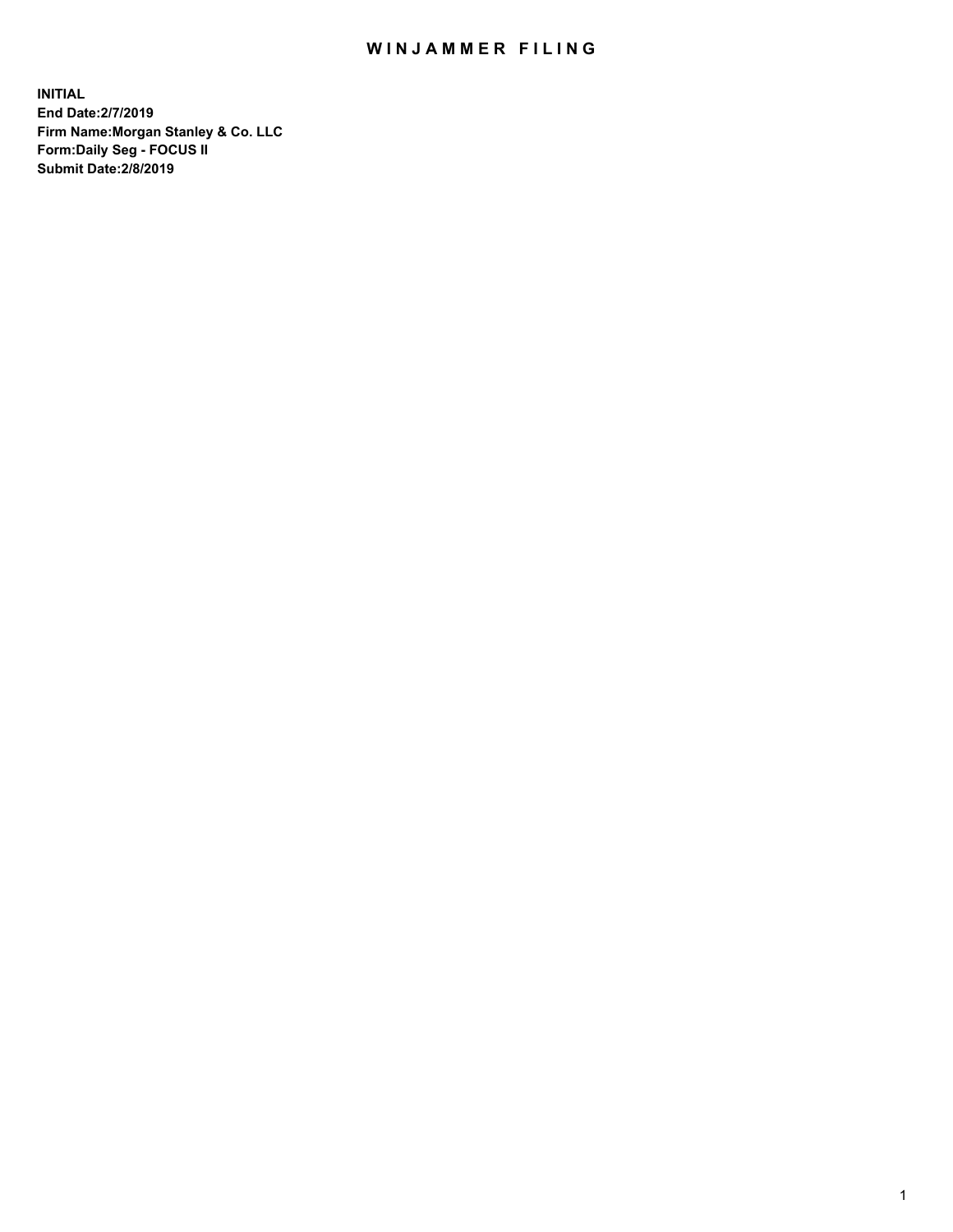**INITIAL End Date:2/7/2019 Firm Name:Morgan Stanley & Co. LLC Form:Daily Seg - FOCUS II Submit Date:2/8/2019 Daily Segregation - Cover Page**

| Name of Company                                                                   | Morgan Stanley & Co. LLC     |
|-----------------------------------------------------------------------------------|------------------------------|
| <b>Contact Name</b>                                                               | <b>Ikram Shah</b>            |
| <b>Contact Phone Number</b>                                                       | 212-276-0963                 |
| <b>Contact Email Address</b>                                                      | Ikram.shah@morganstanley.com |
|                                                                                   |                              |
| FCM's Customer Segregated Funds Residual Interest Target (choose one):            |                              |
| a. Minimum dollar amount: ; or                                                    | 235,000,000                  |
| b. Minimum percentage of customer segregated funds required:% ; or                | <u>0</u>                     |
| c. Dollar amount range between: and; or                                           | 0 <sub>0</sub>               |
| d. Percentage range of customer segregated funds required between:% and%.         | <u>00</u>                    |
| FCM's Customer Secured Amount Funds Residual Interest Target (choose one):        |                              |
| a. Minimum dollar amount: ; or                                                    | 140,000,000                  |
| b. Minimum percentage of customer secured funds required:%; or                    | <u>0</u>                     |
| c. Dollar amount range between: and; or                                           | <u>00</u>                    |
| d. Percentage range of customer secured funds required between: % and %.          | 0 <sub>0</sub>               |
| FCM's Cleared Swaps Customer Collateral Residual Interest Target (choose one):    |                              |
| a. Minimum dollar amount: ; or                                                    | 92,000,000                   |
| b. Minimum percentage of cleared swaps customer collateral required:% ; or        | <u>0</u>                     |
| c. Dollar amount range between: and; or                                           | 00                           |
| d. Percentage range of cleared swaps customer collateral required between:% and%. | 00                           |
|                                                                                   |                              |

Attach supporting documents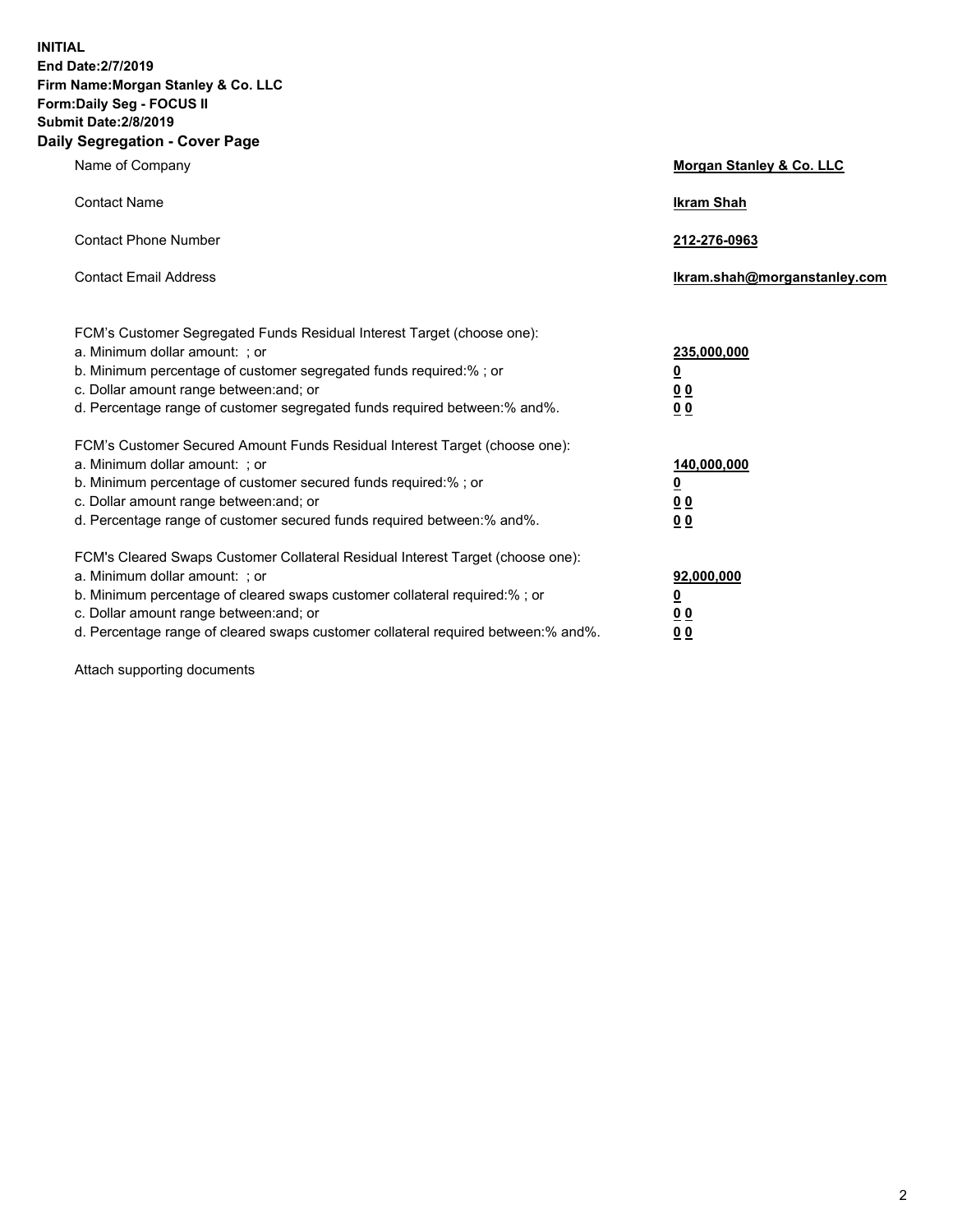|                | <b>INITIAL</b><br>End Date: 2/7/2019<br>Firm Name: Morgan Stanley & Co. LLC<br>Form: Daily Seg - FOCUS II<br><b>Submit Date: 2/8/2019</b><br><b>Daily Segregation - Secured Amounts</b>                                                                                                                                                                                            |                                                                                                                            |
|----------------|------------------------------------------------------------------------------------------------------------------------------------------------------------------------------------------------------------------------------------------------------------------------------------------------------------------------------------------------------------------------------------|----------------------------------------------------------------------------------------------------------------------------|
|                | Foreign Futures and Foreign Options Secured Amounts<br>Amount required to be set aside pursuant to law, rule or regulation of a foreign<br>government or a rule of a self-regulatory organization authorized thereunder                                                                                                                                                            | $0$ [7305]                                                                                                                 |
| 1.<br>2.       | Net ledger balance - Foreign Futures and Foreign Option Trading - All Customers<br>A. Cash<br>B. Securities (at market)<br>Net unrealized profit (loss) in open futures contracts traded on a foreign board of trade                                                                                                                                                               | 3,019,248,613 [73<br>2,085,400,361 [73<br>27,815,955 [7325]                                                                |
| 3.<br>4.<br>5. | Exchange traded options<br>a. Market value of open option contracts purchased on a foreign board of trade<br>b. Market value of open contracts granted (sold) on a foreign board of trade<br>Net equity (deficit) (add lines 1.2. and 3.)<br>Account liquidating to a deficit and account with a debit balances - gross amount<br>Less: amount offset by customer owned securities | 8,534,152 [7335]<br>-7,776,889 [7337]<br>5,133,222,192 [73<br>167544350.6 [735<br>-163751653.9 [73<br>[7354]               |
| 6.             | Amount required to be set aside as the secured amount - Net Liquidating Equity<br>Method (add lines 4 and 5)                                                                                                                                                                                                                                                                       | 5137014888.7 [73                                                                                                           |
| 7.             | Greater of amount required to be set aside pursuant to foreign jurisdiction (above) or line<br>6.<br>FUNDS DEPOSITED IN SEPARATE REGULATION 30.7 ACCOUNTS                                                                                                                                                                                                                          | 5137014888.7 [73                                                                                                           |
| 1.             | Cash in banks<br>A. Banks located in the United States<br>B. Other banks qualified under Regulation 30.7                                                                                                                                                                                                                                                                           | 340996501.2 [750<br>1,122,399,887 [75<br>[7530]                                                                            |
| 2.             | Securities<br>A. In safekeeping with banks located in the United States<br>B. In safekeeping with other banks qualified under Regulation 30.7                                                                                                                                                                                                                                      | <u>115108974.1</u> [754<br>[7560] 115108974                                                                                |
| 3.             | Equities with registered futures commission merchants<br>A. Cash<br><b>B.</b> Securities<br>C. Unrealized gain (loss) on open futures contracts<br>D. Value of long option contracts<br>E. Value of short option contracts                                                                                                                                                         | 6257664.28 [7580<br>$0$ [7590]<br>1153958.95 [7600<br>$0$ [7610]<br>0 [7615] 7411623.                                      |
| 4.             | Amounts held by clearing organizations of foreign boards of trade<br>A. Cash<br><b>B.</b> Securities<br>C. Amount due to (from) clearing organization - daily variation<br>D. Value of long option contracts<br>E. Value of short option contracts                                                                                                                                 | $0$ [7640]<br>$0$ [7650]<br>$0$ [7660]<br>$0$ [7670]<br>0 [7675] 0 [7680]                                                  |
| 5.             | Amounts held by members of foreign boards of trade<br>A. Cash<br><b>B.</b> Securities<br>C. Unrealized gain (loss) on open futures contracts<br>D. Value of long option contracts<br>E. Value of short option contracts                                                                                                                                                            | 1,783,787,196 <sub>[77</sub><br>1,970,291,387 [77<br>26661996.27 [772<br>8,534,152 [7730]<br>-7,776,889 [7735]<br>$[7740]$ |
| 6.<br>7.       | Amounts with other depositories designated by a foreign board of trade                                                                                                                                                                                                                                                                                                             | $0$ [7760]                                                                                                                 |
| 8.             | Segregated funds on hand<br>Total funds in separate section 30.7 accounts                                                                                                                                                                                                                                                                                                          | $0$ [7765]<br>5367414827.8 [77                                                                                             |
| 9.             | Excess (deficiency) Set Aside for Secured Amount (subtract line 7 Secured Statement<br>Page 1 from Line 8)                                                                                                                                                                                                                                                                         | 230399939.1 [738                                                                                                           |

- 10. Management Target Amount for Excess funds in separate section 30.7 accounts **140,000,000** [7780]
- 11. Excess (deficiency) funds in separate 30.7 accounts over (under) Management Target **90399939.1** [7785]

 A. Cash **3,019,248,613** [7315] B. Securities (at market) **2,085,400,361** [7317]

222,192 [7345] 4350.6 [7351] Less: amount offset by customer owned securities **-163751653.9** [7352] **3792696.7 5137014888.7** [7355]

**5137014888.7** [7360]

**6501.2** [7500] B. Other banks qualified under Regulation 30.7 **1,122,399,887** [7520] **1463396388.2**

**8974.1** [7540] B. In safekeeping with other banks qualified under Regulation 30.7 [7560] **115108974.1** [7570]

 A. Cash **6257664.28** [7580] C. Unrealized gain (loss) on open futures contracts **1153958.95** [7600] E. Value of short option contracts **0** [7615] **7411623.23** [7620]

 A. Cash **1,783,787,196** [7700] B. Securities **1,970,291,387** [7710] C. Unrealized gain (loss) on open futures contracts **26661996.27** [7720] E. Value of short option contracts **-7,776,889** [7735] **3781497842.27** <mark>14827.8</mark> [7770] **2939.1** [7380]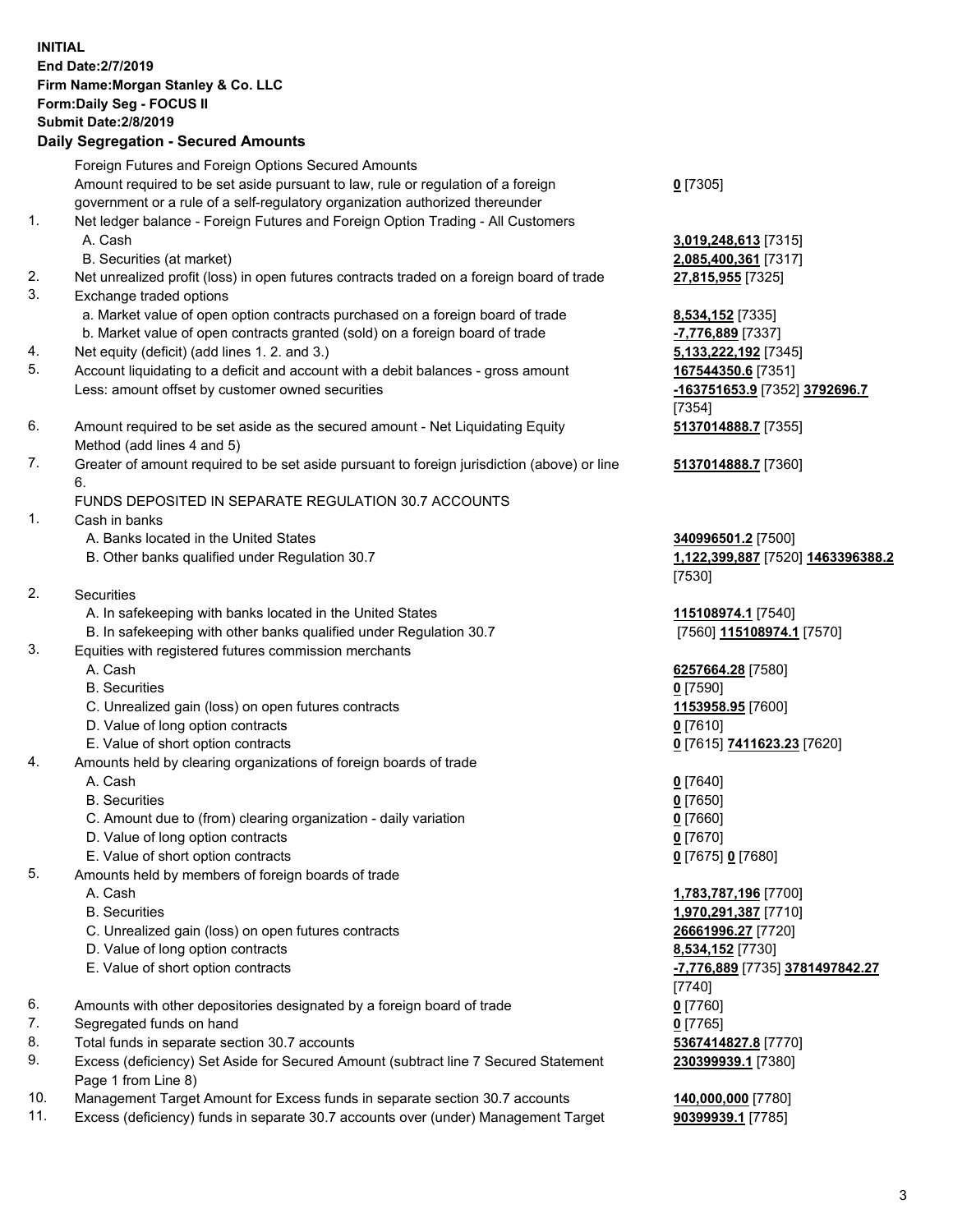**INITIAL End Date:2/7/2019 Firm Name:Morgan Stanley & Co. LLC Form:Daily Seg - FOCUS II Submit Date:2/8/2019 Daily Segregation - Segregation Statement** SEGREGATION REQUIREMENTS(Section 4d(2) of the CEAct) 1. Net ledger balance A. Cash **6,602,215,711** [7010] B. Securities (at market) **6,337,811,162** [7020] 2. Net unrealized profit (loss) in open futures contracts traded on a contract market **3,689,352,841** [7030] 3. Exchange traded options A. Add market value of open option contracts purchased on a contract market **254,975,388** [7032] B. Deduct market value of open option contracts granted (sold) on a contract market **-260,649,384** [7033] 4. Net equity (deficit) (add lines 1, 2 and 3) **16,623,705,718** [7040] 5. Accounts liquidating to a deficit and accounts with debit balances - gross amount **472,982,192** [7045] Less: amount offset by customer securities **-469,004,517** [7047] **3,977,675** [7050] 6. Amount required to be segregated (add lines 4 and 5) **16,627,683,393** [7060] FUNDS IN SEGREGATED ACCOUNTS 7. Deposited in segregated funds bank accounts A. Cash **4,161,839,486** [7070] B. Securities representing investments of customers' funds (at market) **0** [7080] C. Securities held for particular customers or option customers in lieu of cash (at market) **557,193,790** [7090] 8. Margins on deposit with derivatives clearing organizations of contract markets A. Cash **6,105,664,846** [7100] B. Securities representing investments of customers' funds (at market) **0** [7110] C. Securities held for particular customers or option customers in lieu of cash (at market) **5,780,617,372** [7120] 9. Net settlement from (to) derivatives clearing organizations of contract markets **317,674,075** [7130] 10. Exchange traded options A. Value of open long option contracts **254,975,388** [7132] B. Value of open short option contracts **-260,649,384** [7133] 11. Net equities with other FCMs A. Net liquidating equity **8,321,060** [7140] B. Securities representing investments of customers' funds (at market) **0** [7160] C. Securities held for particular customers or option customers in lieu of cash (at market) **0** [7170] 12. Segregated funds on hand **0** [7150] 13. Total amount in segregation (add lines 7 through 12) **16,925,636,633** [7180] 14. Excess (deficiency) funds in segregation (subtract line 6 from line 13) **297,953,240** [7190]

- 15. Management Target Amount for Excess funds in segregation **235,000,000** [7194]
- 16. Excess (deficiency) funds in segregation over (under) Management Target Amount Excess

**62,953,240** [7198]